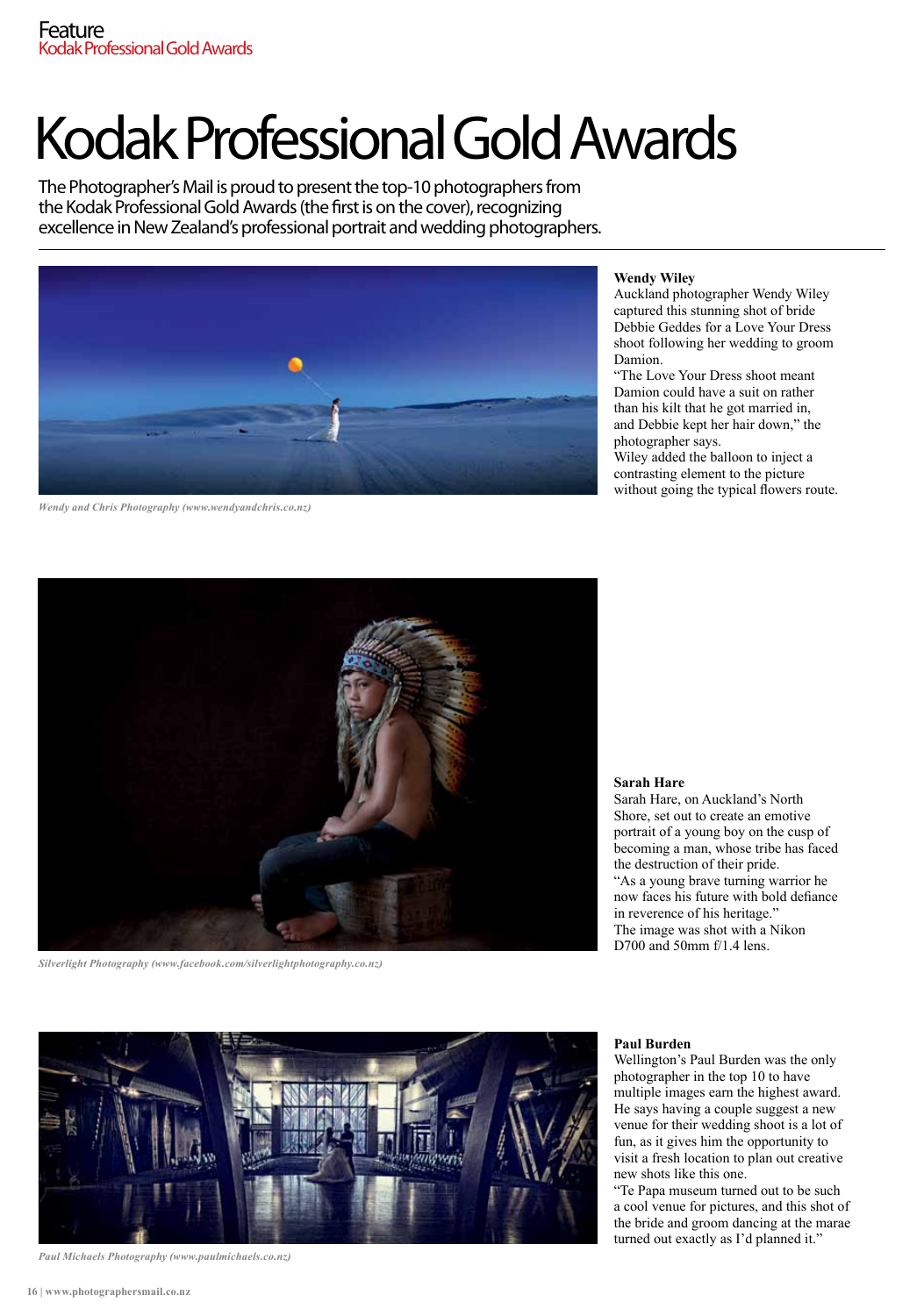**Martin Bentley-Smith** Hawke's Bay wedding photographer Martin Bentley-Smith shot this luscious bride and groom image in Auckland's grand old railway station. Spying a shaft of light coming through the window, he positioned the couple, exposed for the highlights, and lay on the floor to capture the reflection. "This beautiful light was only there for a brief moment, as within minutes of capturing this image the sun came out from behind the clouds and flooded the room with light," he explains.



*Martin Bentley Photography (www.martinbentleyphotography.co.nz)*

## **Melissa Waite**

At a client's house for a family portrait shoot, the Wellington-based wedding and portrait photographer unexpectedly managed to capture this delightful pet portrait of Kirby the family dog. He was to be kept outside until he was ready to be added to the family portrait at the last minute, but when he sat outside the dog door whimpering and looking forlorn, the photographer seized the opportunity. "It was so clear that he just wanted to be inside with everybody, I couldn't resist capturing it, and honestly this shot captures his personality better than anything else I got on the day," admits Waite.



*Mel Waite Photography (www.melsfotos.com)*



*Paul Michaels Photography (www.paulmichaels.co.nz)*

#### **Paul Burden**

Wellington wedding and portrait photographer Paul Burden captured this distinctive bride and groom shot on a blustery day at Island Bay beach. He says it's always lovely when people want to include their adored pets in their special day, but it can present challenges for the photographer. "We had just seconds to get this picture before the dog ran off and the couple retreated from the Wellington weather."